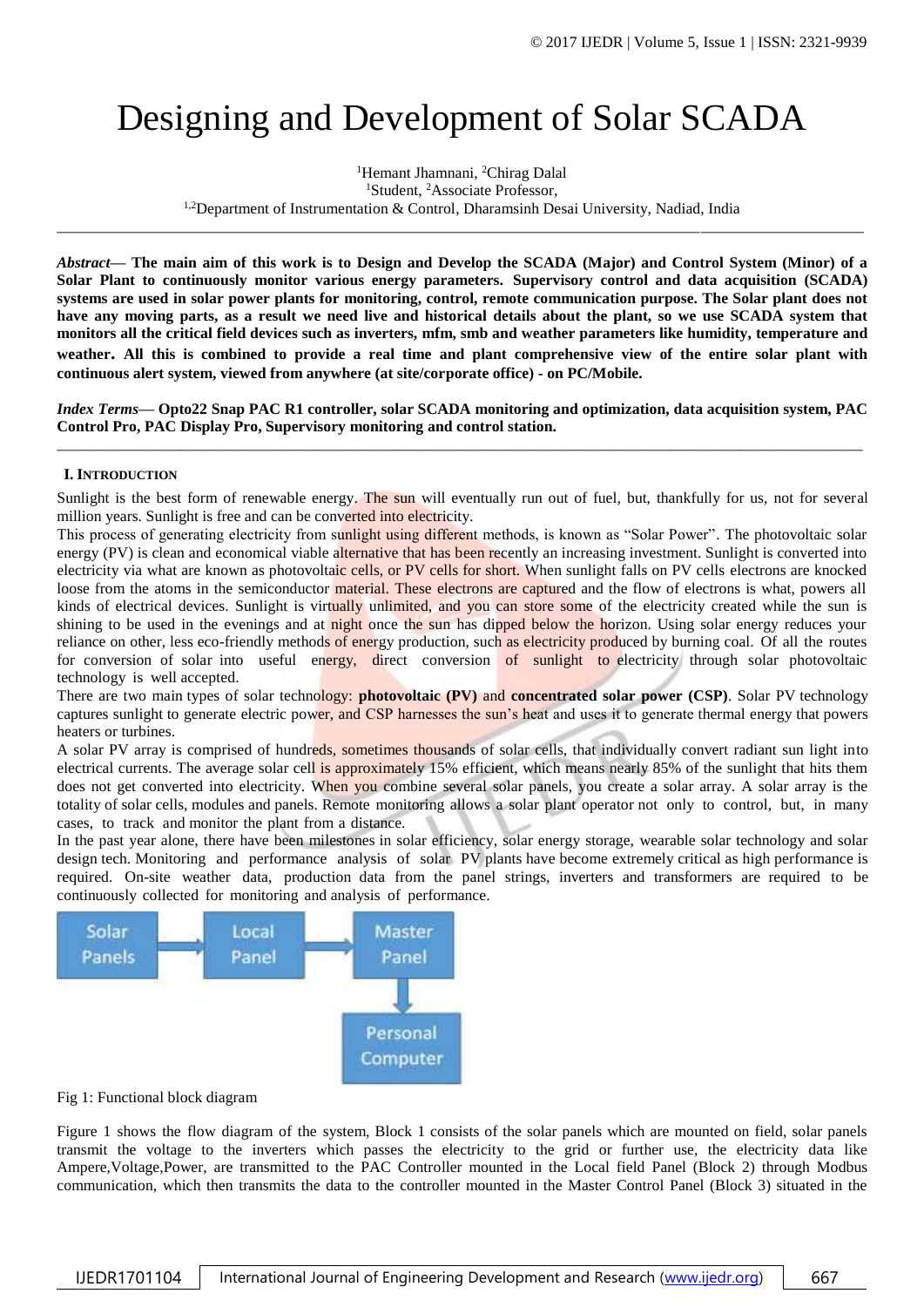control room through Fiber Optic communication. These data can be monitored and controlled on the SCADA installed in the Personal Computer (PC) in the Control room.

#### **II. SYSTEM DESIGN AND DEVELOPMENT**

The development of this monitoring system mainly comprises of three parts - namely acquiring and transmitting data signal, monitoring, analysis and alert system.

Figure 2 shows the flow diagram of the system, in which digital and Analog Signals are transmitted from the field to the main control room and to other remote places through Internet.

In this paper the data signals of the power plant will be transmitted to the PAC controller in the Local control panel located in the field near the PV Solar panel, these signals will be controlled by the Controller in the panel. These signals are communicating through Modbus with the controller in the local panel. The local controller communicates over Ethernet and transmits the data to the Ethernet switch. From the Ethernet switch the data is transmitted to the long distance master control panel through th e fiber optic cable. In the control room the signals are passed through the Ethernet/FO converter and transmitted to the Master Controller through the Ethernet communication. The master controller controls the various parameters and gives the data to the Personal Computer connected with it in which SCADA Server is installed which acquires the data and generates the alarms, trends and reports.

The operator in the control room controls the plant from the SCADA server and maintains the appropriate data.



*a. Acquiring and transmitting data signal:*

Electrical data of different parameters are acquired by the controller through Modbus communication and are transmitted to other controller by Ethernet and fiber optic cable. The fiber optic cable is used here as the data has to be transmitted over a long area and the data security is also needed. The main advantages of fiber over Ethernet are, it is intrinsically safe, small size and lightweight, Wide bandwidth and High sensitivity to inputs. The Ethernet transmit data signals at 10MB/s over a distance of only 100 meters whereas the fiber optic transmits data signals at 1GB/s over distance of 1km.

#### *b. Monitoring and Controlling:*

The data is received by the local controller and sent to the master controller in the control room. The data of all parameters is monitored in SCADA in the control room which is given by the master controller. PAC Display SCADA shows the real time values of various parameters like voltage, current, KVAR, KW, total load, PF, weather parameters, inverter functioning, multifunction meter parameters, SMB parameters, communication parameters and total generation of Power in plant. SCADA monitors these real time parameters and also control various parameters like tripping switches. The local controllers control the local individual panels and the master controller controls the high priority and risky switching breakers to protect the plant in an emergency. Trends can also be monitored in the real time SCADA.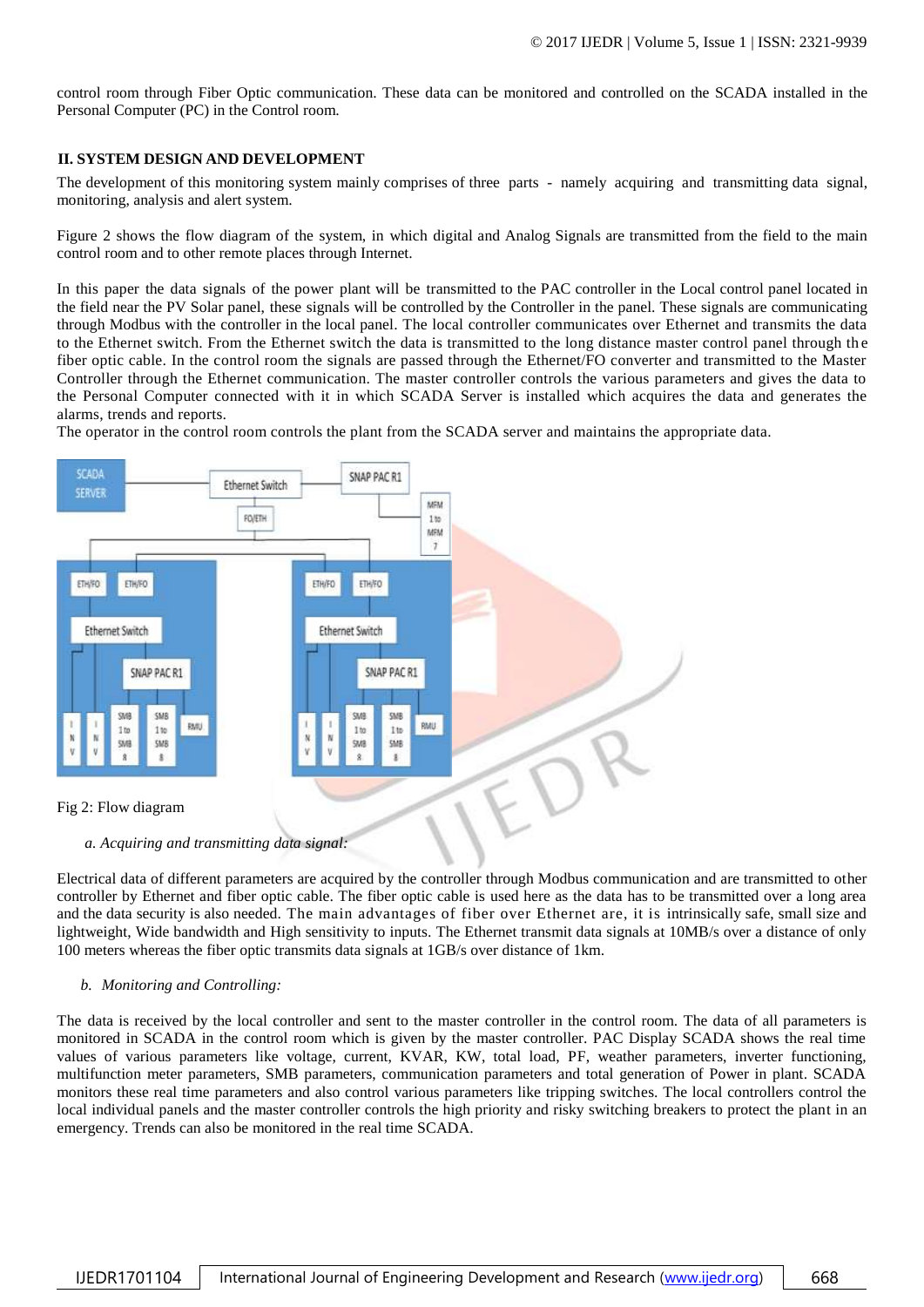#### *c. Alert System:*

The data received by the local controllers is compared with the set points and ranges which are programmed in them and generates alarms if an inappropriate condition occurs. Precautions are made to generate alarms and initiates the hooters announcing and emergency in the plant.

#### **III. HARDWARE**

*a. SNAP PAC Controller Kit:*

The SNAP-PAC-R1 programmable automation controller provides control, communication, and I/O processing in a compact, rack-mounted package. One of four components of the SNAP PAC System, the SNAP-PAC-R1 is fully integrated with PAC Project software, SNAP PAC brains, and SNAP I/O modules.

As shown in Figure 3, the SNAP-PAC-R1 is mounted in the SNAP PAC kit on the rack with one Digital Input module (DI-4channel), one Digital Output module (DO-4channel), one Analog Input module (AI-4channel), one Analog Output module (AO-4channel) and one Communication module (CP). It also comprises of one potentiometer which work as an analog input, one analog meter which works as analog output, two toggle switches and two on/off switches which work as digital input, four LED indications which work as digital output, one temperature sensor and one alarm buzzer.

Used with the included PAC Project Basic software suite (or PAC Project Professional, purchased separately), the Ethernet-based SNAP-PAC-R1 can handle almost all your industrial control, remote monitoring, and data acquisition needs.



Fig 3: Opto22 SNAP PAC Controller Kit

#### **IV. SOFTWARE**

The The controller is the main heart of the solar automation, it controls the different parameters of the plant. This controllers are mounted on racks in the local controller panel and also in the master controller panel.



#### Fig 4: PAC Control Strategy Program

Figure 4 shows the Program block of the project, in which the program is executed block by block where the data first will be fetched by the local controller and then send to the master controller in the control panel.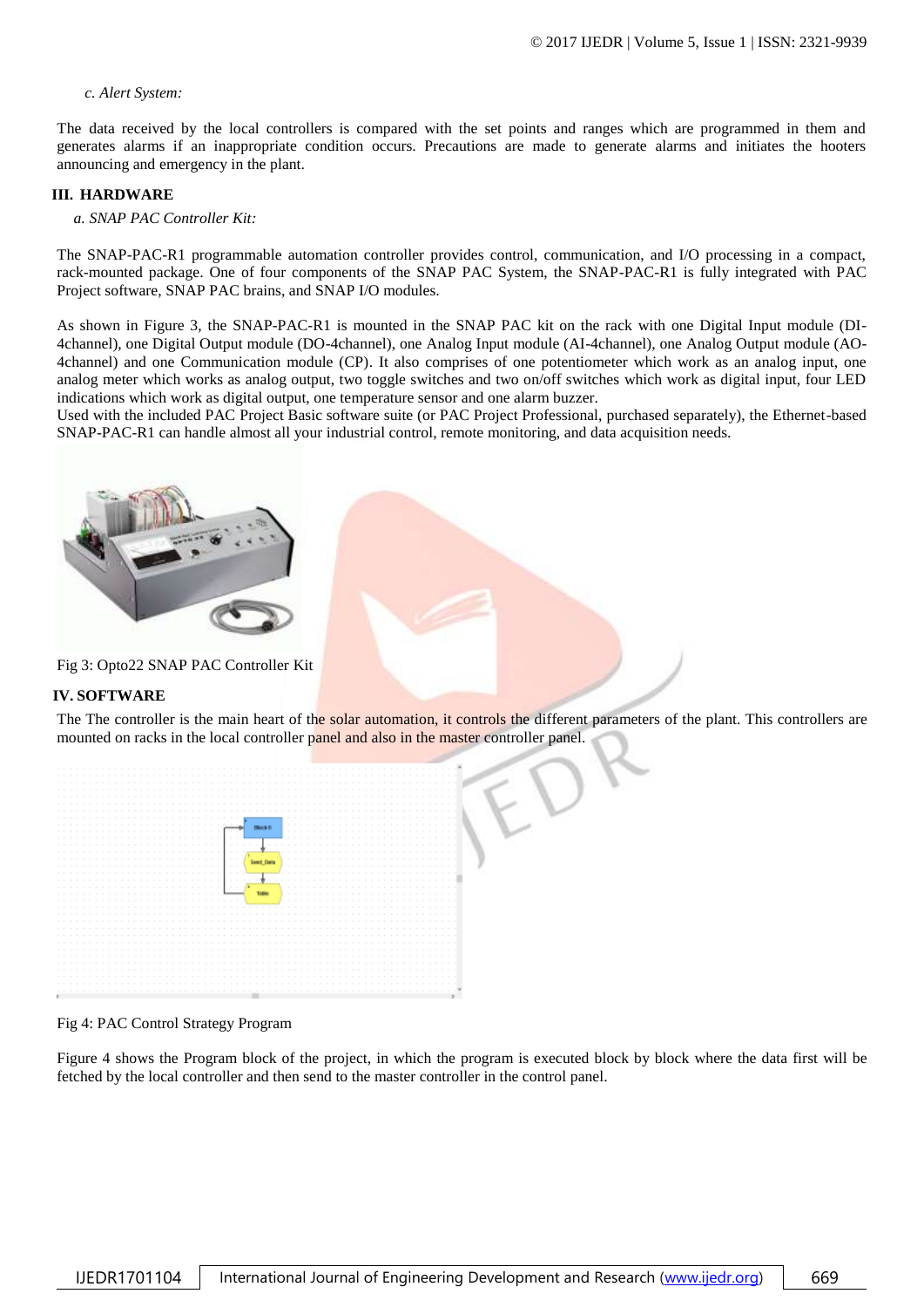

Fig 5: PAC Control Opto Script Logic of Solar SCADA

Figure 5 shows the opto scripting logic of the programming of our project. Here the various set points are mentioned and compared with the PV (Process Value) value to generate alarms and maintain the ratings of the parameters for safe plant functioning.

| Time: 11-42.20.<br>DAN: 09/02/2217                | <b>GENERAL ARCHITECTURE</b>                       |           |     |                     |                                       |  |
|---------------------------------------------------|---------------------------------------------------|-----------|-----|---------------------|---------------------------------------|--|
|                                                   | Renote Control Panel<br>and their materials three |           |     | Local Control Panel | and cars the control control come and |  |
|                                                   | <b>HELP</b>                                       | Local LAN |     |                     |                                       |  |
| <b>LIGHLAN</b>                                    | PC<br>Opti 22 Modifican                           |           |     |                     |                                       |  |
| General Architecture System Architecture<br>----- | Trends                                            | $A2 + x1$ | MCR | LCR                 | <b>Test</b>                           |  |

Fig 6: PAC Display General Architecture of Solar SCADA

Figure 6 shows the general architecture of Solar SCADA in which the data of the parameters is transferred from the field to the local control panel where the controller controls the local field plant and then it sends the data to the remote or master control panel. The SCADA is installed in the PC in the control room which monitors and controls the whole plant.

## **V. RESULTS**



Fig 7: Trends of Solar SCADA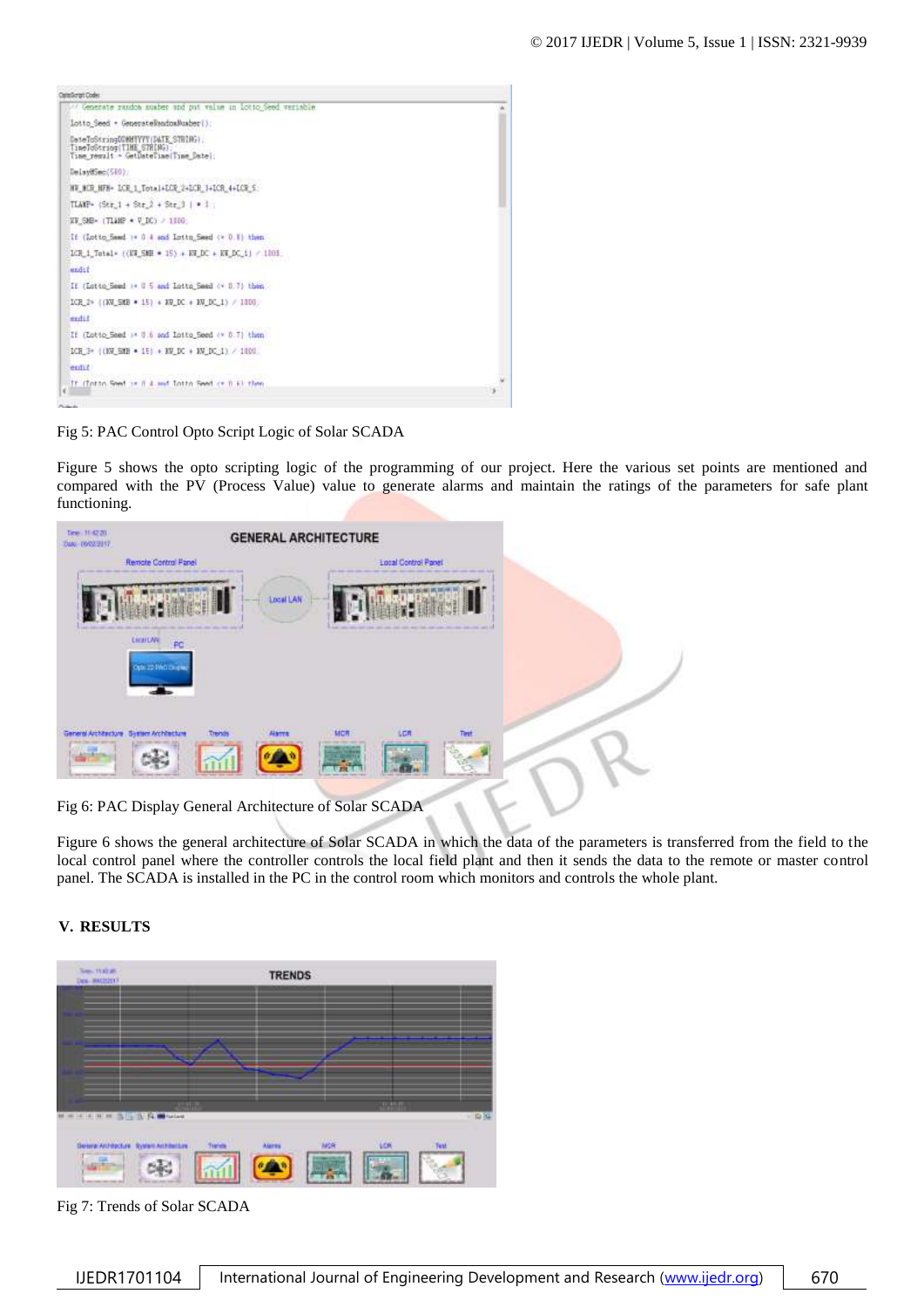|      |             | <b>Norm</b><br>1136E., 020301. Fast Level      | Sketch<br>ta. | Firsty<br>m | <b>Velon</b><br><b>YLCBBITN</b> | Comment<br>Fort Test Level Lew |
|------|-------------|------------------------------------------------|---------------|-------------|---------------------------------|--------------------------------|
|      |             |                                                |               |             |                                 |                                |
|      |             |                                                |               |             |                                 |                                |
|      |             |                                                |               |             |                                 |                                |
|      |             | Acknowledge Acknowledge All Illinian Uniformia |               |             |                                 |                                |
| Time | <b>Data</b> | <b>Nata</b>                                    | <b>State</b>  | Fricaty     | Teles:                          | Contrart                       |
|      |             | TEAC., 020321., Fuel-Level                     | ta            | ora)        | 354,833701                      | <b>Fact Tenk Level Low</b>     |
|      |             | 11:42., (QWATL., Fast Level)                   | ACK Lot a     | ×ю<br>m     | 1,498391                        | <b>Contract Experience</b>     |
|      |             | 11:42. 0209323. Fast Level.                    | Latin         | 50<br>.     | 5,488391                        | <b>Castert Saprovings</b>      |

Fig 8: Alarms of Solar SCADA

| SMB_01 (120 KW)                      |                         | Time - 11:44:49<br><b>INVERTER DATA</b><br>Dale: 09/02/2017 |            |        |       |        |        |                        |                 |        |        |
|--------------------------------------|-------------------------|-------------------------------------------------------------|------------|--------|-------|--------|--------|------------------------|-----------------|--------|--------|
|                                      |                         |                                                             |            | DC     |       |        |        |                        | AC <sub>1</sub> |        |        |
| KW<br><b>VOLTAGE</b><br><b>TLAMP</b> | 9735<br>98.45<br>988.88 | IW                                                          | VOLT       | AMP    | KW.   | VOLT R | VOLT Y | VOLT_B                 | <b>NIP R</b>    | AMP Y  | AMP B  |
|                                      | AMP-                    |                                                             | 第45        | 988.90 | 62.43 | 426.79 | 429.60 | <b>URG-B</b><br>430.06 | 142.26          | 141.88 | 14335  |
| STR 01                               | 110.99                  | $2^{\circ}$                                                 | 经统         | 829.32 | 43.91 | 429.60 | 430.06 | 426.79                 | 141.88          | 143.35 | 14226  |
| STR 02                               | 108.76                  | ÿ.                                                          | 98.45      | 988.90 | 6243  | 430.06 | 426.79 | 429.60                 | 143.35          | 14226  | 141.88 |
| STR 03                               | 109.68                  | $\ddot{ }$                                                  | 第45        | 988.90 | 62.43 | 426.79 | 429.60 | 439.06                 | 14226           | 141.88 | 1035   |
| STR D4                               | 108.76                  | 5                                                           | <b>较56</b> | 829.32 | 43.91 | 429,60 | 430.06 | 426.79                 | 141.88          | 14335  | 142.26 |
| STR 05                               | 109.88                  | 6                                                           | 驱药         | 988.90 | 位43   | 430.06 | 426.79 | 429.60                 | 143.35          | 14226  | 141.88 |
| STR 06                               | 110.99                  |                                                             | 第后         | 988.90 | 62.43 | 426.79 | 429.60 | 430.06                 | 142.26          | 141.88 | 143.35 |
| STR D7                               | 109.88                  | 1,                                                          |            |        |       | 429.60 | 430.06 | 426.79                 | 141.88          |        |        |
| <b>STR 08</b>                        | 110.99                  | 8                                                           | 82.56      | 829.32 | 43.91 |        |        |                        |                 | 14335  | 142.26 |
| STR 09                               | 108.78                  | 9                                                           | 98.45      | 988.90 | 6243  | 430.06 | 426.79 | 429.60                 | 143.35          | 142.26 | 141.88 |
| STR 10                               | 109.88                  | 10                                                          | 98.45      | 988.90 | 62.43 | 426.79 | 429.60 | 430.06                 | 14226           | 141.88 | 143.35 |

# Fig 9: Local controller data

| Time: 11:44:40<br>Date - 09/02/2017 | <b>MCR-MFM</b>                                                            |                |                       |           | <b>STRING STATUS</b>          |        |               |                      | SMB_01 (120 KW)  |        |  |
|-------------------------------------|---------------------------------------------------------------------------|----------------|-----------------------|-----------|-------------------------------|--------|---------------|----------------------|------------------|--------|--|
|                                     |                                                                           |                |                       |           | TOTAL (MW)<br><b>BLOCK ID</b> |        |               |                      |                  |        |  |
|                                     | ٧                                                                         | R<br>42679     | B<br>430.06<br>429.60 |           | <b>ICR-1</b>                  |        | 1.818         | WW<br><b>VOLTAGE</b> | 113.75<br>107.62 |        |  |
|                                     | A<br>142.26<br>143 35<br>141.88<br>0.95<br>PF<br>KVAR 94 R2<br>8.80<br>WW |                |                       | 10R-2     |                               | 1.664  |               | TLAMP<br>1,057       |                  |        |  |
|                                     |                                                                           | LCR-3<br>1.725 |                       | AMP       |                               |        |               |                      |                  |        |  |
|                                     |                                                                           |                | LCR-4<br>1.818        |           | <b>STR 01</b><br>119          |        |               |                      |                  |        |  |
|                                     |                                                                           |                |                       | $LCR - 5$ | 1.767                         |        | STR_02<br>116 |                      |                  |        |  |
|                                     | <b>INVERTER DATA</b>                                                      |                |                       |           |                               |        |               |                      |                  |        |  |
|                                     |                                                                           |                | DC                    |           |                               |        |               | AC.                  |                  |        |  |
|                                     | <b>INV</b>                                                                | m<br>VOLT      | AMP.                  | KW.       | VOLT R                        | VOLT Y | VOLT B        | AMP R                | AMP Y            | AMP B  |  |
|                                     | Jj                                                                        | 107.62         | 1,091.07              | 67.42     | 426.79                        | 429 60 | 430.06        | 142.20               | 141.88           | 143.35 |  |
|                                     | $\hat{\mathbf{z}}$                                                        | 8191           | 822.85                | 39.05     | 429.60                        | 430.06 | 426.79        | 141.88               | 143.35           | 142.26 |  |
|                                     | 3                                                                         | 87.14          | 875.30                | 4420      | 430.06                        | 426.79 | 429.60        | 143.35               | 14226            | 141.88 |  |

Fig 10: Master controller data

 $\prec$